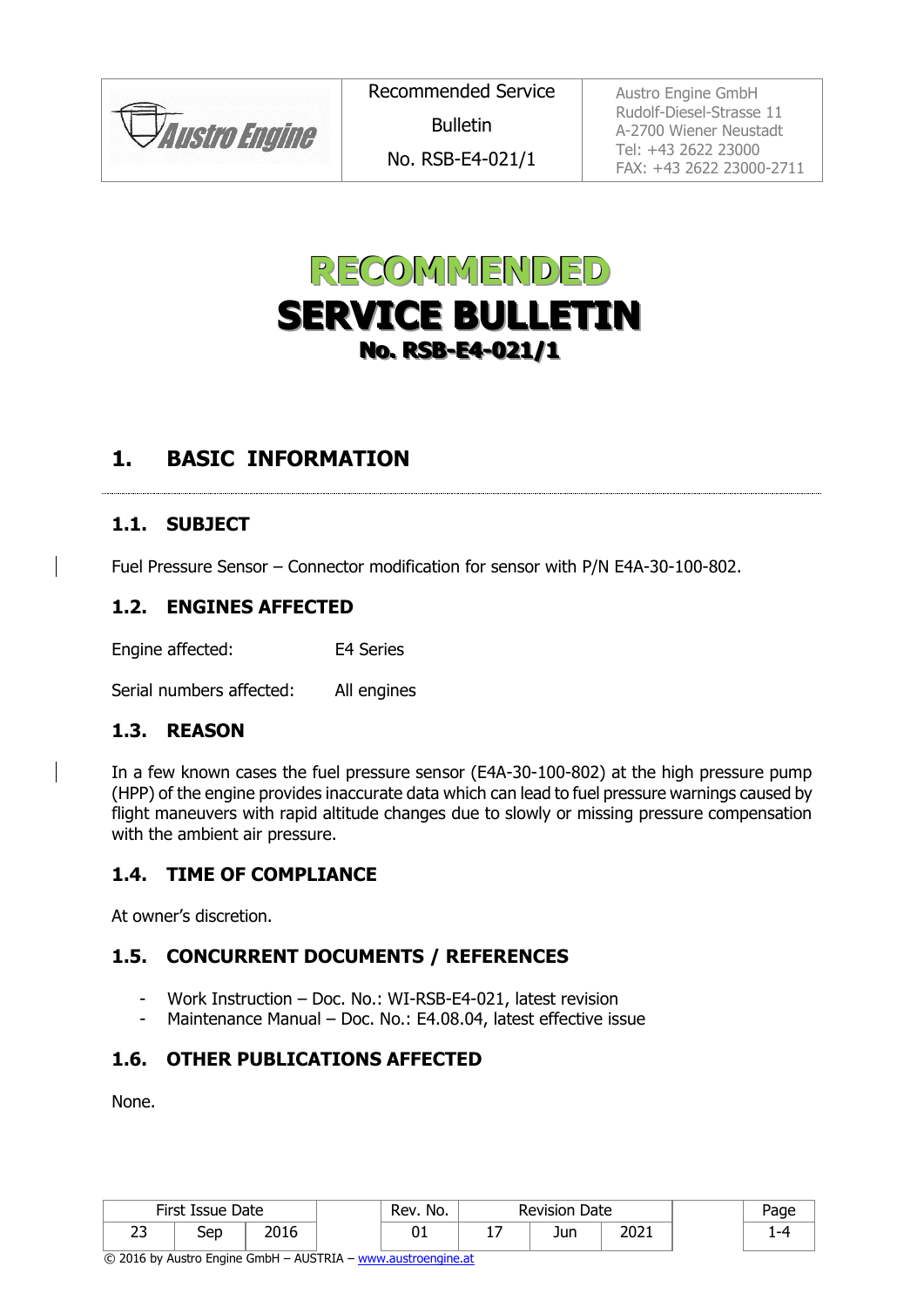

Recommended Service

Bulletin

No. RSB-E4-021/1

Austro Engine GmbH Rudolf-Diesel-Strasse 11 A-2700 Wiener Neustadt Tel: +43 2622 23000 FAX: +43 2622 23000-2711

# **2. TECHNICAL DETAILS**

# <span id="page-1-0"></span>**2.1. ACCOMPLISHMENT / INSTRUCTIONS**

To prevent fuel pressure warnings caused by flight maneuvers with rapid altitude changes (e.g. during ascent with high climb rate) a modification of the connector of the fuel pressure sensor (E4A-30-100-802) can be conducted.

Additionally check the fuel system of the aircraft to exclude defects on aircraft side – refer to the applicable Aircraft Maintenance Manual.



For modification of the FPS connector refer to WI-RSB-E4-021, latest revision

## **2.2. ILLUSTRATIONS**

None.

## **2.3. MASS (WEIGHT)**

Not affected.

## **2.4. APPROVAL STATEMENT**

The technical content of this document has been approved under the authority of DOA No. EASA.21J.399.

| First Issue Date |     |       | Rev. No. | <b>Revision Date</b> |     |      | Page |
|------------------|-----|-------|----------|----------------------|-----|------|------|
| --<br>້          | Sep | ากฯ ( | ◡∸       | - -                  | Jun | 2021 |      |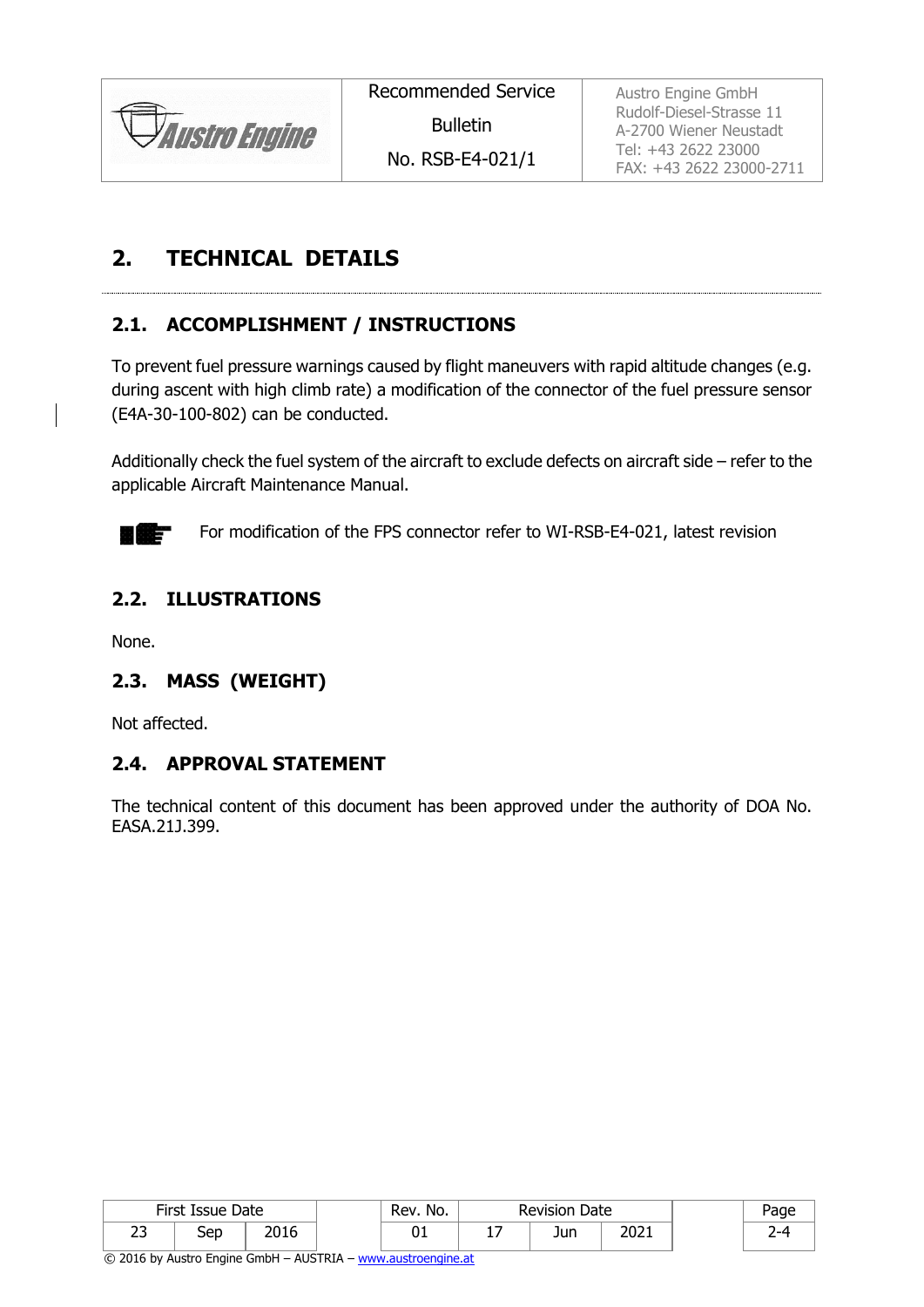

Recommended Service

Bulletin

No. RSB-E4-021/1

Austro Engine GmbH Rudolf-Diesel-Strasse 11 A-2700 Wiener Neustadt Tel: +43 2622 23000 FAX: +43 2622 23000-2711

# **3. PLANNING INFORMATION**

# **3.1. MATERIAL & AVAILABILITY**

| Quantity    | <b>Part Name</b> | <b>Part Number</b> | <b>Manufacturer</b>    | <b>Rev. Number</b> |  |
|-------------|------------------|--------------------|------------------------|--------------------|--|
|             | Cable tie        | PLT4S-M30 *)       | Panduit $*)$           | ---                |  |
|             |                  | 1-608036-4         | TE CONNECTIVITY (Tyco) |                    |  |
| as required | Tape             | 608036-1 $**$ )    |                        | ---                |  |
|             |                  | 67N $**$ )         | Federal Mogul          |                    |  |

\*) or similar – minimum requirement to material: nylon, for temperature range -60°C to +115°C \*\*) use alternatively

## **3.2. SPECIAL TOOLS**

Hand chuck tool with 1.5 mm driller

## **3.3. LABOR EFFORT**

Not specified; conducted during line maintenance.

| First Issue Date |     | Rev. No.            | <b>Revision Date</b> |     |     |      |  |  | Page |
|------------------|-----|---------------------|----------------------|-----|-----|------|--|--|------|
| ~~<br>رے         | Sep | <b>DO16</b><br>2016 | υı                   | . . | Jun | 2021 |  |  |      |